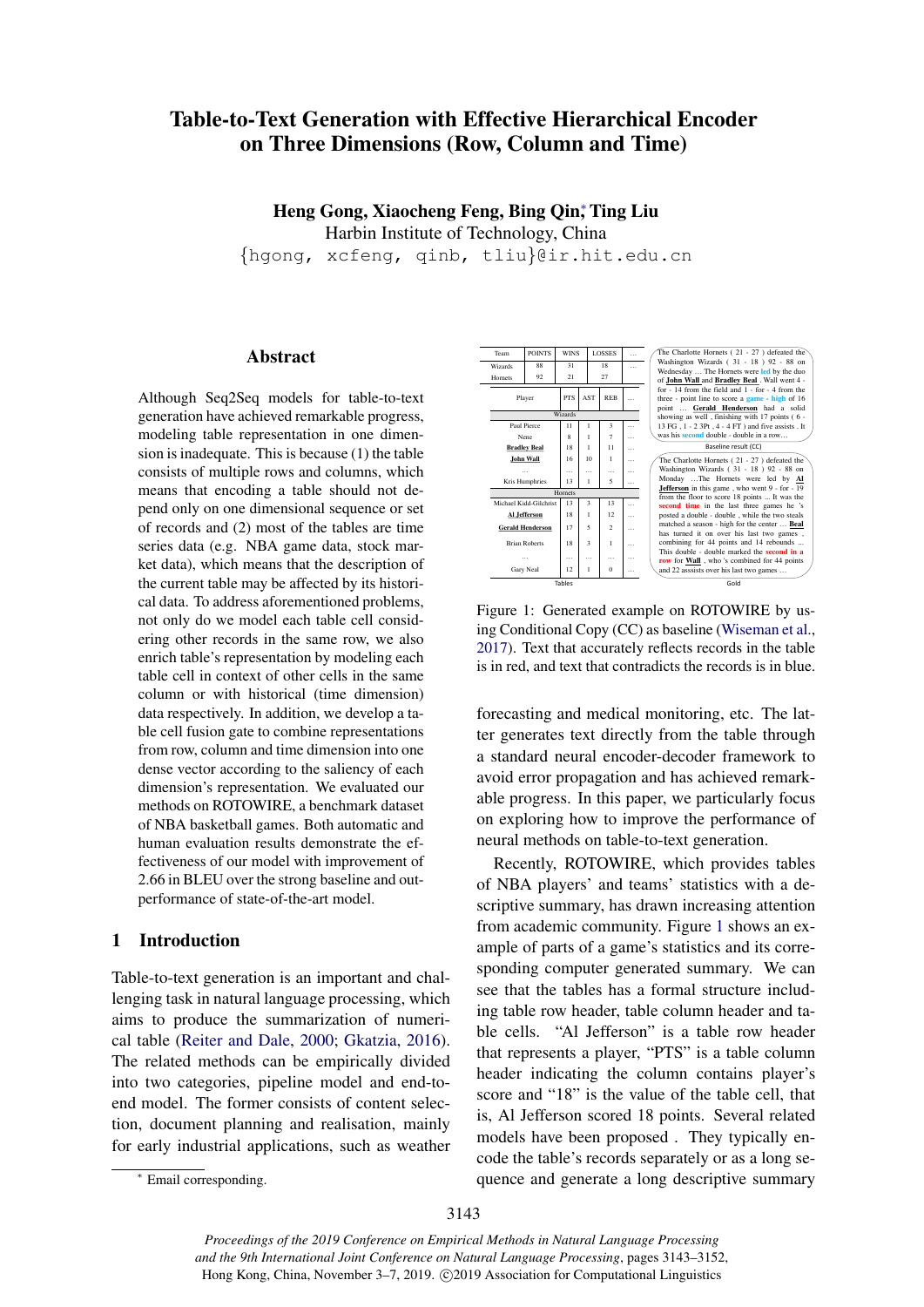by a standard Seq2Seq decoder with some modifications. [Wiseman et al.](#page-9-2) [\(2017\)](#page-9-2) explored two types of copy mechanism and found conditional copy model [\(Gulcehre et al.,](#page-9-3) [2016\)](#page-9-3) perform better . [Puduppully et al.](#page-9-4) [\(2019\)](#page-9-4) enhanced content selection ability by explicitly selecting and planning relevant records. [Li and Wan](#page-9-5) [\(2018\)](#page-9-5) improved the precision of describing data records in the generated texts by generating a template at first and filling in slots via copy mechanism. [Nie et al.](#page-9-6) [\(2018\)](#page-9-6) utilized results from pre-executed operations to improve the fidelity of generated texts. However, we claim that their encoding of tables as sets of records or a long sequence is not suitable. Because (1) the table consists of multiple players and different types of information as shown in Figure [1.](#page-0-0) The earlier encoding approaches only considered the table as sets of records or one dimensional sequence, which would lose the information of other (column) dimension. (2) the table cell consists of time-series data which change over time. That is to say, sometimes historical data can help the model select content. Moreover, when a human writes a basketball report, he will not only focus on the players' outstanding performance in the current match, but also summarize players' performance in recent matches. Lets take Figure [1](#page-0-0) again. Not only do the gold texts mention Al Jefferson's great performance in this match, it also states that "It was the second time in the last three games he's posted a double-double". Also gold texts summarize John Wall's "doubledouble" performance in the similar way. Summarizing a player's performance in recent matches requires the modeling of table cell with respect to its historical data (time dimension) which is absent in baseline model. Although baseline model Conditional Copy (CC) tries to summarize it for Gerald Henderson, it clearly produce wrong statements since he didn't get "double-double" in this match.

To address the aforementioned problems, we present a hierarchical encoder to simultaneously model row, column and time dimension information. In detail, our model is divided into three layers. The first layer is used to learn the representation of the table cell. Specifically, we employ three self-attention models to obtain three representations of the table cell in its row, column and time dimension. Then, in the second layer, we design a record fusion gate to identify the more

important representation from those three dimension and combine them into a dense vector. In the third layer, we use mean pooling method to merge the previously obtained table cell representations in the same row into the representation of the table's row. Then, we use self-attention with content selection gate [\(Puduppully et al.,](#page-9-4) [2019\)](#page-9-4) to filter unimportant rows' information. To the best of our knowledge, this is the first work on neural tableto-text generation via modeling column and time dimension information so far. We conducted experiments on ROTOWIRE. Results show that our model outperforms existing systems, improving baseline BLEU from 14.19 to 16.85  $(+18.75\%),$ P% of relation generation (RG) from 74.80 to 91.46 (+22.27%), F1% of content selection (CS) from 32.49 to 41.21  $(+26.84\%)$  and content ordering (CO) from 15.42 to 20.86 (+35.28%) on test set. It also exceeds the state-of-the-art model in terms of those metrics.

# 2 Preliminaries

### <span id="page-1-0"></span>2.1 Notations

The input to the model are tables  $S = \{s^1, s^2, s^3\}.$  $s<sup>1</sup>$ ,  $s<sup>2</sup>$ , and  $s<sup>3</sup>$  contain records about players' performance in home team, players' performance in visiting team and team's overall performance respectively. We regard each cell in the table as record. Each record  $r$  consists of four types of information including value  $r.v$  (e.g. 18), entity  $r.e$ (e.g. Al Jefferson), type r.c (e.g. POINTS) and a feature  $r.f$  (e.g. visiting) which indicate whether a player or a team compete in home court or not. Each player or team takes one row in the table and each column contains a type of record such as points, assists, etc. Also, tables contain the date when the match happened and we let  $k$  denote the date of the record. We also create timelines for records. The details of timeline construction is described in Section [2.2.](#page-2-0) For simplicity, we omit table id  $l$  and record date  $k$  in the following sections and let  $r_{i,j}$  denotes a record of  $i^{th}$  row and  $j^{th}$  column in the table. We assume the records come from the same table and  $k$  is the date of the mentioned record. Given those information, the model is expected to generate text  $y = (y_1, ..., y_t, ..., y_T)$ describing these tables. T denotes the length of the text.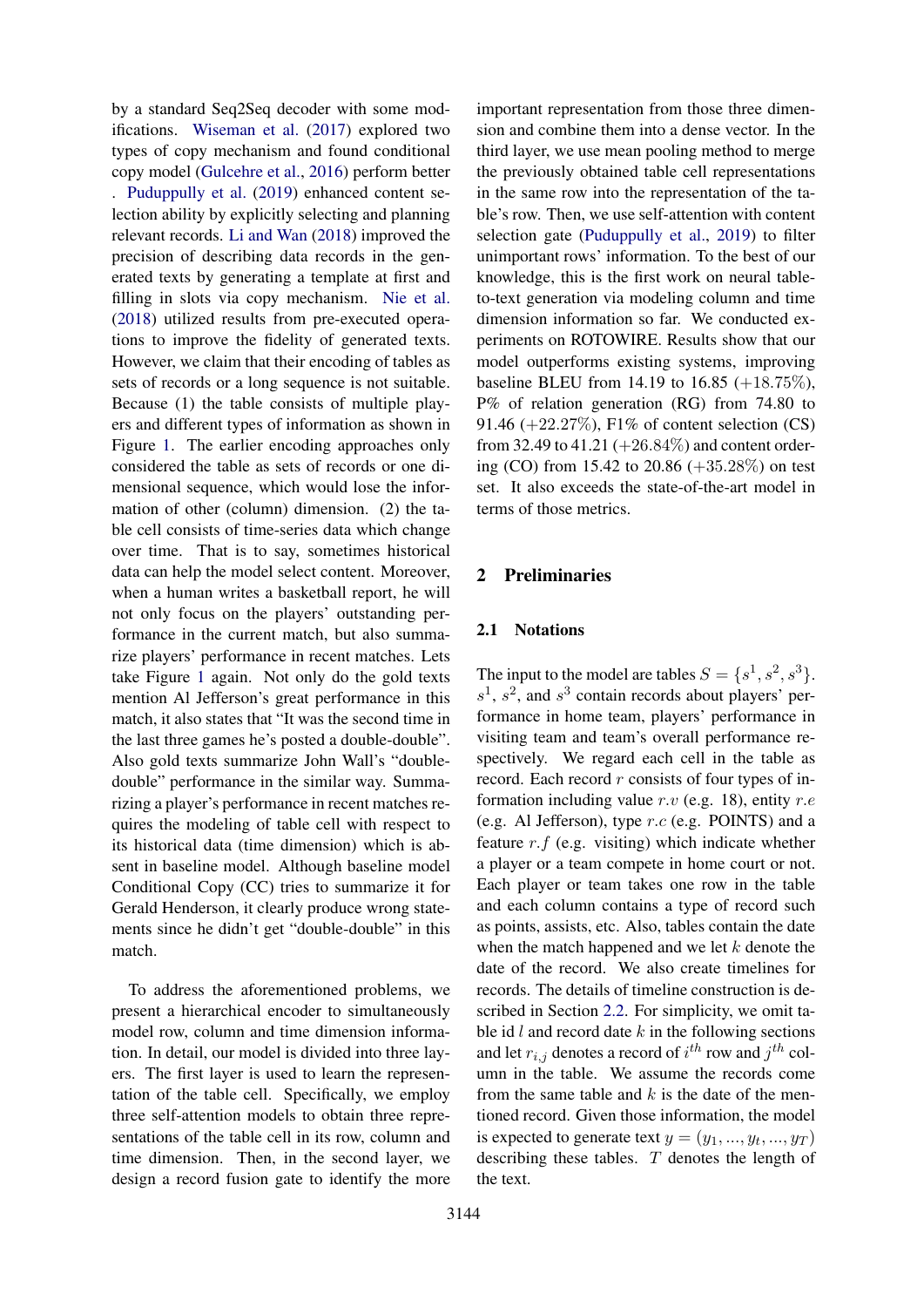<span id="page-2-1"></span>

Figure 2: The architecture of our proposed model.

## <span id="page-2-0"></span>2.2 Record Timeline Constrcution

In this paper, we construct timelines  $tl =$  ${t_l}_{e,c}$ <sub> ${E,C \atop e=1,c=1}$ </sub> for records. E denotes the number of distinct record entities and C denotes the number of record types. For each timeline  $tl_{e,c}$ , we first extract records with the same entity e and type  $c$  from dataset. Then we sort them into a sequence according to the record's date from old to new. This sequence is considered as timeline  $tl_{e,c}$ . For example, in Figure [2,](#page-2-1) the "Timeline" part in the lower-left corner represents a timeline for entity Al Jefferson and type PTS (points).

# <span id="page-2-2"></span>2.3 Baseline Model

We use Seq2Seq model with attention [\(Luong](#page-9-7) [et al.,](#page-9-7) [2015\)](#page-9-7) and conditional copy [\(Gulcehre et al.,](#page-9-3) [2016\)](#page-9-3) as the base model. During training, given tables  $S$  and their corresponding reference texts  $y$ , the model maximized the conditional probability  $P(y|S) = \prod_{t=1}^{T} P(y_t|y_{< t}, S)$ . t is the timestep of decoder. First, for each record of the  $i^{th}$  row and  $j<sup>th</sup>$  column in the table, we utilize 1-layer MLP to encode the embeddings of each record's four types of information into a dense vector  $r_{i,j}$ ,  $r_{i,j}$  =  $ReLU(W_a[r_{i,j}.e; r_{i,j}.c; r_{i,j}.v; r_{i,j}.f] + b_a).$  $W_a$  and  $b_a$  are trainable parameters. The word embeddings for each type of information are trainable and randomly initialized before training fol-lowing [Wiseman et al.](#page-9-2) [\(2017\)](#page-9-2). [;] denotes the vector concatenation. Then, we use a LSTM decoder with attention and conditional copy to model the conditional probability  $P(y_t|y_{<};, S)$ . The base model first use attention mechanism [\(Luong et al.,](#page-9-7) [2015\)](#page-9-7) to find relevant records from the input tables and represent them as context vector. Please note that the base model doesn't utilize the structure

of three tables and normalize the attention weight  $\alpha_{t,i',j'}$  across every records in every tables. Then it combines the context vector with decoder's hidden state  $d_t$  and form a new attentional hidden state  $d_t$  which is used to generate words from vocabulary  $P_{gen}(y_t|y_{$ Also the conditional copy mechanism is adopted in base model. It introduces a variable  $z_t$  to decide whether to copy from tables or generate from vocabulary. The probability to copy from table is  $P(z_t = 1 | y_{\leq t}, S) = sigmoid(\boldsymbol{w}_e \cdot \boldsymbol{d}_t + b_e)$ . Then it decomposes the conditional probability of generating  $t^{th}$  word  $P(y_t|y_{< t}, S)$ , given the tables S and previously generated words  $y_{\leq t}$ , as follows.

$$
P(y_t, z_t | y_{< t}, S) =
$$
\n
$$
\begin{cases}\nP(z_t = 1 | y_{< t}, S) \sum_{y_t \leftarrow r_{i', j'} } \alpha_{t, i', j'} & z_t = 1 \\
P(z_t = 0 | y_{< t}, S) P_{gen}(y_t | y_{< t}, S) & z_t = 0\n\end{cases}
$$
\n(1)

# <span id="page-2-3"></span>3 Approach

In this section, we propose an effective hierarchical encoder to utilize three dimensional structure of input data in order to improve table representation. Those three dimensions include row, column and time. As shown in Figure [2,](#page-2-1) during encoding, our model consists of three layers including record encoders, record fusion gate and rowlevel encoder. Given tables S as described in Section [2.1,](#page-1-0) we first encode each record in each dimension respectively. Then we use the record fusion gate to combine them into a dense representation. Afterwards, we obtain row-level representation via mean pooling and self-attention with content selection gate. In decoding phase, the decoder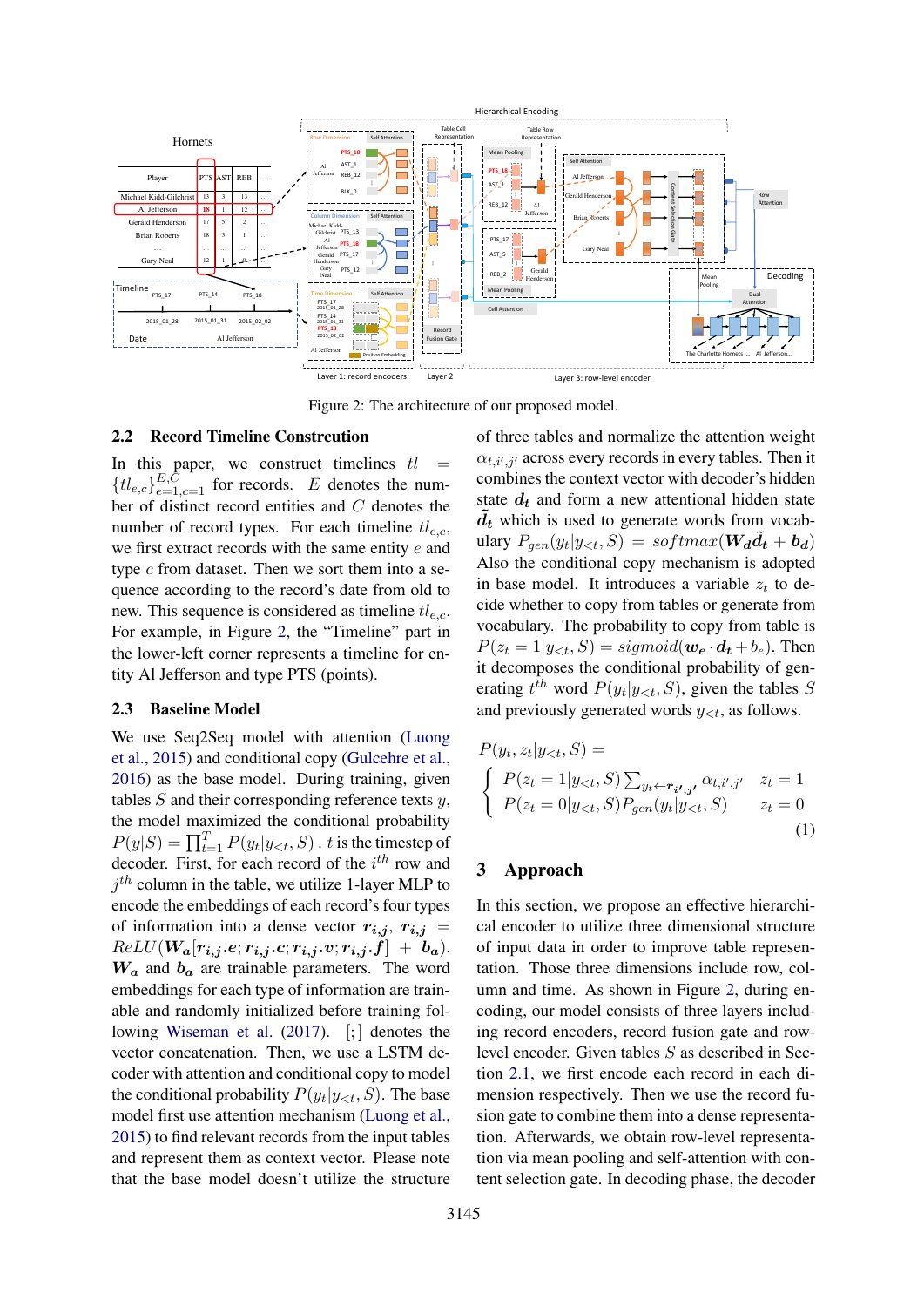can first find important row then attend to important record when generating texts. We describe model's details in following parts.

# 3.1 Layer 1: Record Encoders

# <span id="page-3-0"></span>3.1.1 Row Dimension Encoder

Based on our observation, when someone's points is mentioned in texts, some related records such as "field goals made" (FGM) and "field goals attempted" (FGA) will also be included in texts. Taken gold texts in Figure [1](#page-0-0) as example, when Al Jefferson's point 18 is mentioned, his FGM 9 and FGA 19 are also mentioned. Thus, when modeling a record, other records in the same row can be useful. Since the record in the row is not sequential, we use a self-attention network which is similar to [Liu and Lapata](#page-9-8) [\(2018\)](#page-9-8) to model records in the context of other records in the same row. Let  $r_{i,j}^{row}$  be the row dimension representation of the record of  $i^{th}$  row and  $j^{th}$  column. Then, we obtain the context vector in row dimension  $c_{i,j}^{row}$  by attending to other records in the same row as follows. Please note that  $\alpha_{i,j,j'}^{row} \propto exp(r_{i,j}^T W_o r_{i,j'})$  is normalized across records in the same row i.  $W_o$  is a trainable parameter.

$$
c_{i,j}^{row} = \sum_{j',j'\neq j} \alpha_{i,j,j'}^{row} r_{i,j'}
$$
 (2)

Then, we combine record's representation with  $c_{i,j}$  and obtain the row dimension record representation  $r_{i,j}^{row} = tanh(W_f[r_{i,j}; c_{i,j}^{row}])$ . W<sub>f</sub> is a trainable parameter.

### 3.1.2 Column Dimension Encoder

Each input table consists of multiple rows and columns. Each column in the table covers one type of information such as points. Only few of the row may have high points or other type of information and thus become the important one. For example, in "Column Dimension" part of Figure [2,](#page-2-1) "Al Jefferson" is more important than "Gary Neal" because the former one have more impressive points. Therefore, when encoding a record, it is helpful to compare it with other records in the same column in order to understand the performance level reflected by the record among his teammates (rows). We employ self-attention similar to the one used in Section [3.1.1](#page-3-0) in column dimension to compare between records. We let  $r_{i,j}^{col}$  be the column representation of the record of  $i^{th}$  row and  $j^{th}$  column. We obtain context vector in column dimension  $c_{i,j}^{col}$  as follows. Please note that  $\alpha_{j,i,i'}$  is normalized across records from different rows  $i'$  but of the same column  $j$ . The column dimension representation  $r_{i,j}^{col}$  is obtained similar to row dimension.

$$
c_{i,j}^{col} = \sum_{i',i' \neq i} \alpha_{j,i,i'}^{col} r_{i',j} \tag{3}
$$

### 3.1.3 Time Dimension Encoder

As mentioned in Section [1,](#page-0-1) we find some expressions in texts require information about players' historical (time dimension) performance. So the history information of record  $r_{i,j}$  is important. Note that we have already constructed timeline for each record entity and type as described in Section [2.2.](#page-2-0) Given those timelines, We collect records with same entity and type in the timeline which has date before date k of the record  $r_{i,j}$  as history information. Since for some record, the history information can be too long, we set a history window. Thus, we keep most recent history information sequence within history window and denote them as  $hist(\mathbf{r}_{i,j})$ . We model this kind of information in time dimension via selfattention. However, unlike the unordered nature of rows and columns, the history information is sequential. Therefore, we introduce a trainable position embedding  $emb_{pos}(k')$  and add it to the record's representation and obtain a new record representation  $rp_{k'}$ . It denotes the representation of a record with the same entity and type of  $r_{i,j}$ but of the date  $k'$  before  $k$  in the corresponding history window. We use  $r_{i,j}^{time}$  to denote the history representation of the record of  $i^{th}$  row and  $j^{th}$ column. Then the history dimension context vector is obtained by attending to history records in the window. Please note that we use 1-layer MLP as score function here and  $\alpha_{k,k'}^{time}$  is normalized within the history window. We obtain the time dimension representation  $r_{i,j}^{time}$  similar to row dimension.

$$
\alpha_{k,k'}^{time} \propto exp(score(\boldsymbol{rp_k}, \boldsymbol{rp_{k'}}))
$$
 (4)

$$
c_{i,j}^{time} = \sum_{k' < k} \alpha_{k,k'}^{time} r p_{k'} \tag{5}
$$

### 3.2 Layer 2: Record Fusion Gate

After obtaining record representations in three dimension, it is important to figure out which representation plays a more important role in reflecting the record's information. If a record stands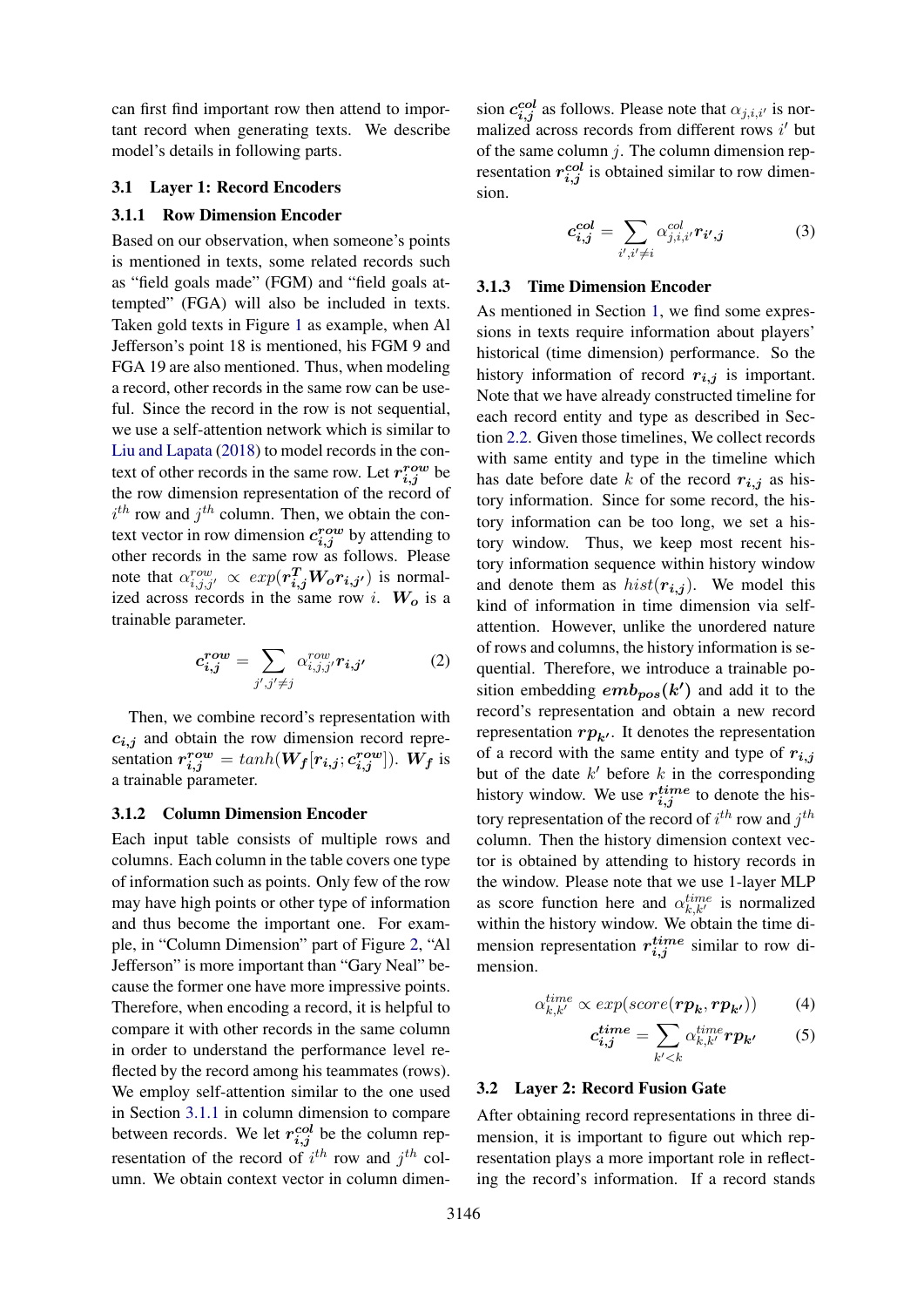out from other row's records of same column, the column dimension representation may have a higher weight in forming the overall record representation. If a record differs from previous match significantly, the history dimension representation may have a higher weight. Also, some types of information may appear in texts more frequently together which can be reflected by row dimension representation. Therefore, we propose a record fusion gate to adaptively combine all three dimension representations. First, we concatenate  $r_{i,j}^{row}$ ,  $r_{i,j}^{col}$  and  $r_{i,j}^{time}$ , then adopt a 1-layer MLP to obtain a general representation  $r_{i,j}^{gen}$  which we consider as a baseline representation of records' information. Then, we compare each dimension representation with the baseline and obtain its weight in the final record representation. We use 1-layer MLP as the score function. Equation [6](#page-4-0) shows an example of calculating column dimension representation's weight in the final record representation. The weight of row and time dimension representation is obtained similar to the weight of column dimension representation.

$$
\alpha_{fus}^{col} \propto exp(score(\boldsymbol{r}_{i,j}^{col}, \boldsymbol{r}_{i,j}^{gen}))
$$
 (6)

In the end, the fused record representation  $\tilde{r}_{i,j}$  is the weighted sum of the three dimension representations.

$$
\tilde{r}_{i,j} = \alpha_{fus}^{row} r_{i,j}^{row} + \alpha_{fus}^{col} r_{i,j}^{col} + \alpha_{fus}^{time} r_{i,j}^{time}
$$
 (7)

### 3.3 Layer 3: Row-level Encoder

For each row, we combine its records via mean pooling (Equation [8\)](#page-4-1) in order to obtain a general representation of the row which may reflect the row (player or team)'s overall performance. C denotes the number of columns.

$$
row_i = MeanPooling(\tilde{r}_{i,1}, \tilde{r}_{i,2}, ..., \tilde{r}_{i,C})
$$
 (8)

Then, we adopt content selection gate  $g_i$ , which is proposed by [Puduppully et al.](#page-9-4) [\(2019\)](#page-9-4) on rows' representations  $row_i$ , and obtain a new representation  $r\tilde{o}w_i = q_i \odot row_i$  to choose more important information based on each row's context.

#### 3.4 Decoder with Dual Attention

Since record encoders with record fusion gate provide record-level representation and row-level encoder provides row-level representation. Inspired by [Cohan et al.](#page-8-0) [\(2018\)](#page-8-0), we can modify

the decoder in base model to first choose important row then attend to records when generating each word. Following notations in Section [2.3,](#page-2-2)  $\beta_{t,i} \propto exp(score(\boldsymbol{d_t},\boldsymbol{row_i}))$  obtains the attention weight with respect to each row. Please note that  $\beta_{t,i}$  is normalized across all row-level representations from all three tables. Then,  $\gamma_{t,i,j} \propto$  $exp(score(\boldsymbol{d_t}, \boldsymbol{\tilde{r}_{i,j}}))$  obtains attention weight for records. Please note that we normalize  $\gamma_{t,i,j}$ among records in the same row.

We use the row-level attention  $\beta_{t,i}$  as guidance for choosing row based on row's general representation. Then we use it to re-weight the record-level attention  $\gamma_{t,i,j}$  and change the attention weight in base model to  $\tilde{\alpha}_{t,i,j}$ . Please note that  $\tilde{\alpha}_{t,i,j}$  sum to 1 across all records in all tables.

$$
\tilde{\alpha}_{t,i,j} = \beta_{t,i}\gamma_{t,i,j} \tag{9}
$$

### 3.5 Training

<span id="page-4-0"></span>Given a batch of input tables  $\{S\}_G$  and reference output  ${Y}_{G}$ , we use negative log-likelihood as the loss function for our model. We train the model by minimizing  $L$ .  $G$  is the number of examples in the batch and  $T_q$  represents the length of  $g^{th}$  reference's length.

$$
L = -\frac{1}{G} \sum_{g=1}^{G} \sum_{t=1}^{T_g} log P(y_{t,g} | y_{< t,g}, S_g) \tag{10}
$$

### 4 Experiments

### 4.1 Dataset and Evaluation Metrics

<span id="page-4-1"></span>We conducted experiments on ROTOWIRE [\(Wiseman et al.,](#page-9-2) [2017\)](#page-9-2). For each example, it provides three tables as described in Section [2.1](#page-1-0) which consists of 628 records in total with a long game summary. The average length of game summary is 337.1. In this paper, we followed the data split introduced in [Wiseman et al.](#page-9-2) [\(2017\)](#page-9-2): 3398 examples in training set, 727 examples in development set and 728 examples in test set. We followed [Wiseman et al.](#page-9-2) [\(2017\)](#page-9-2)'s work and use BLEU [\(Pa](#page-9-9)[pineni et al.,](#page-9-9) [2002\)](#page-9-9) and three extractive evaluation metrics RG, CS and CO [\(Wiseman et al.,](#page-9-2) [2017\)](#page-9-2) for evaluation. The main idea of the extractive evaluation metrics is to use an Information Extraction (IE) model to identify records mentioned in texts. Then compare them with tables or records extracted from reference to evaluate the model. RG (Relation Generation) measures content fidelity of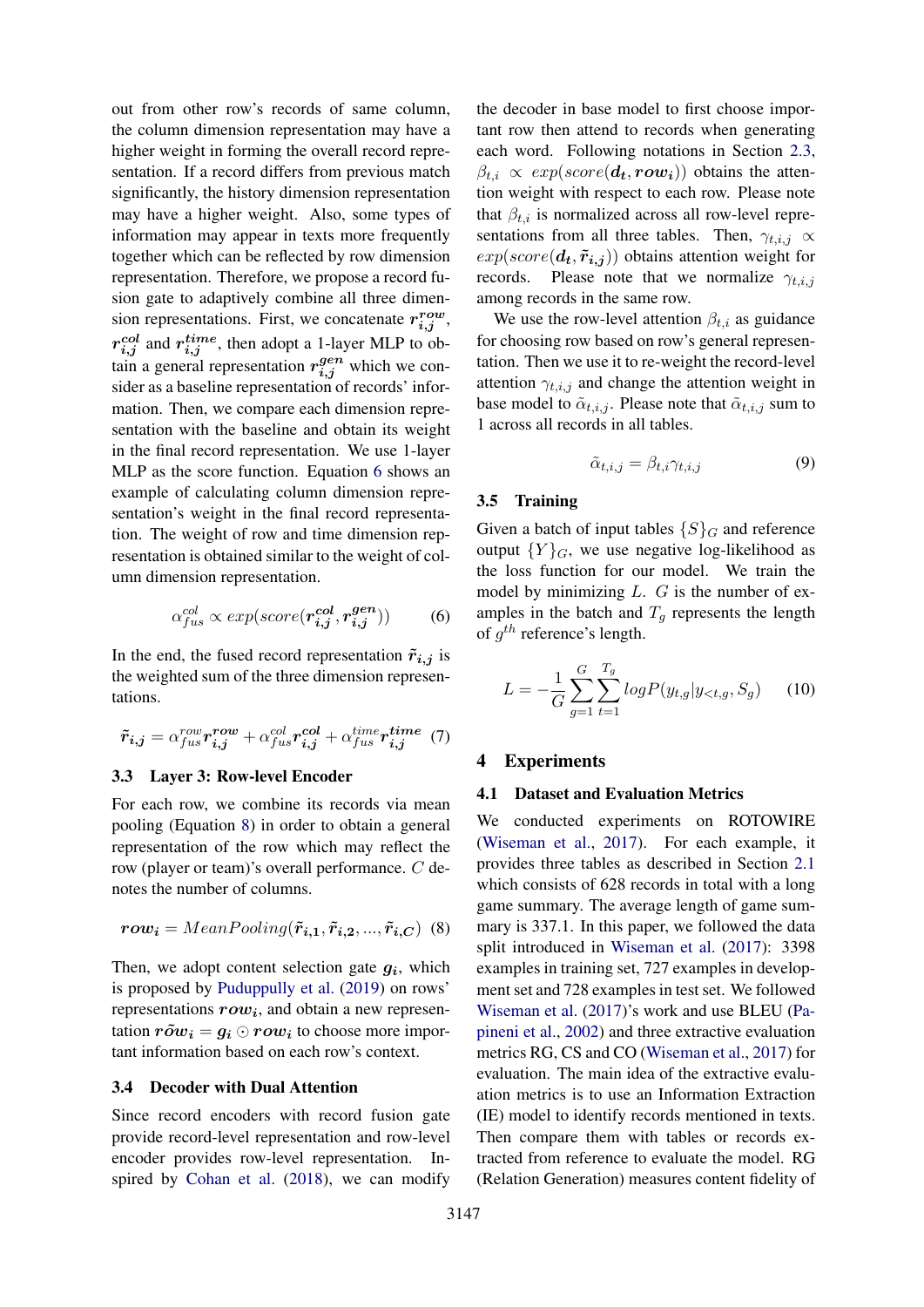<span id="page-5-0"></span>

|                                  | Development |       |               |                |        |          |             |
|----------------------------------|-------------|-------|---------------|----------------|--------|----------|-------------|
| <b>Model</b>                     | <b>RG</b>   |       | $\mathbf{CS}$ |                |        | $\bf CO$ | <b>BLEU</b> |
|                                  | $P\%$       | #     | $P\%$         | $\mathbf{R}\%$ | F1%    | DLD%     |             |
| Gold                             | 94.79       | 23.31 | 100.00        | 100.00         | 100.00 | 100.00   | 100.00      |
| Template                         | 99.92       | 54.23 | 26.60         | 59.13          | 36.69  | 14.39    | 8.62        |
| CC (Wiseman et al., 2017)        | 75.10       | 23.95 | 28.11         | 35.86          | 31.52  | 15.33    | 14.57       |
| NCP+CC (Puduppully et al., 2019) | 87.51       | 33.88 | 33.52         | 51.21          | 40.52  | 18.57    | 16.19       |
| <b>Hierarchical LSTM Encoder</b> | 91.59       | 32.56 | 31.62         | 44.22          | 36.87  | 17.49    | 15.21       |
| <b>Hierarchical CNN Encoder</b>  | 90.86       | 30.59 | 30.32         | 40.28          | 34.60  | 15.75    | 14.08       |
| <b>Hierarchical SA Encoder</b>   | 90.46       | 29.82 | 34.39         | 45.43          | 39.15  | 19.81    | 15.62       |
| Hierarchical MHSA Encoder        | 92.87       | 28.42 | 34.87         | 42.41          | 38.27  | 18.28    | 15.12       |
| CC (Our implementation)          | 76.50       | 22.48 | 29.18         | 34.22          | 31.50  | 15.43    | 13.65       |
| Our Model                        | 91.84       | 32.11 | 35.39         | 48.98          | 41.09  | 20.70    | 16.24       |
| -row-level encoder               | 90.19       | 27.90 | 34.70         | 42.53          | 38.22  | 20.02    | 15.32       |
| $-row$                           | 91.08       | 30.95 | 35.03         | 47.09          | 40.17  | 20.03    | 15.50       |
| -column                          | 91.66       | 28.63 | 34.83         | 43.62          | 38.73  | 19.59    | 15.99       |
| -time                            | 90.94       | 31.43 | 34.62         | 47.74          | 40.13  | 19.81    | 16.10       |
| -position embedding              | 89.97       | 28.37 | 34.72         | 43.69          | 38.69  | 19.54    | 16.05       |
| -record fusion gate              | 89.34       | 32.22 | 32.28         | 46.68          | 38.17  | 18.49    | 14.97       |
|                                  |             |       |               | <b>Test</b>    |        |          |             |
| Gold                             | 94.89       | 24.14 | 100.00        | 100.00         | 100.00 | 100.00   | 100.00      |
| Template                         | 99.94       | 54.21 | 27.02         | 58.22          | 36.91  | 15.07    | 8.58        |
| CC (Wiseman et al., 2017)        | 74.80       | 23.72 | 29.49         | 36.18          | 32.49  | 15.42    | 14.19       |
| OpAtt (Nie et al., 2018)         |             |       |               |                |        |          | 14.74       |
| NCP+CC (Puduppully et al., 2019) | 87.47       | 34.28 | 34.18         | 51.22          | 41.00  | 18.58    | 16.50       |
| CC (Our implementation)          | 75.37       | 22.32 | 28.91         | 33.12          | 30.87  | 15.34    | 14.02       |
| Our model                        | 91.46       | 31.47 | 36.09         | 48.01          | 41.21  | 20.86    | 16.85       |

Table 1: Automatic evaluation results. Results were obtained using [Puduppully et al.](#page-9-4) [\(2019\)](#page-9-4)'s updated models

texts. CS (Content Selection) measures model's ability on content selection. CO (Content Ordering) measures model's ability on ordering the chosen records in texts. We refer the readers to [Wise](#page-9-2)[man et al.](#page-9-2)  $(2017)$ 's paper for more details.

# 4.2 Implementation Details

Following configurations in [Puduppully et al.](#page-9-4) [\(2019\)](#page-9-4), we set word embedding and LSTM decoder hidden size as 600. The decoder's layer was set to be 2. Input feeding [\(Luong et al.,](#page-9-7) [2015\)](#page-9-7) was also used for decoder. We applied dropout at a rate 0.3. For training, we used Adagrad [\(Duchi et al.,](#page-8-1) [2010\)](#page-8-1) optimizer with learning rate of 0.15, truncated BPTT (block length 100), batch size of 5 and learning rate decay of 0.97. For inferring, we set beam size as 5. We also set the history windows size as 3 from  $\{3,5,7\}$ based on the results. Code of our model can be found at [https://github.com/ernestgong/data2text](https://github.com/ernestgong/data2text-three-dimensions/)[three-dimensions/.](https://github.com/ernestgong/data2text-three-dimensions/)

# 4.3 Results

# 4.3.1 Automatic Evaluation

Table [1](#page-5-0) displays the automatic evaluation results on both development and test set. We chose Conditional Copy (CC) model as our baseline, which is the best model in [Wiseman et al.](#page-9-2) [\(2017\)](#page-9-2). We included reported scores with updated IE model by [Puduppully et al.](#page-9-4) [\(2019\)](#page-9-4) and our implementation's result on CC in this paper. Also, we compared our models with other existing works on this dataset including OpATT [\(Nie et al.,](#page-9-6) [2018\)](#page-9-6) and Neural Content Planning with conditional copy (NCP+CC) [\(Puduppully et al.,](#page-9-4) [2019\)](#page-9-4). In addition, we implemented three other hierarchical encoders that encoded tables' row dimension information in both record-level and row-level to compare with the hierarchical structure of encoder in our model. The decoder was equipped with dual attention [\(Cohan et al.,](#page-8-0) [2018\)](#page-8-0). The one with LSTM cell is similar to the one in [Cohan et al.](#page-8-0) [\(2018\)](#page-8-0) with 1 layer from {1,2,3}. The one with CNN cell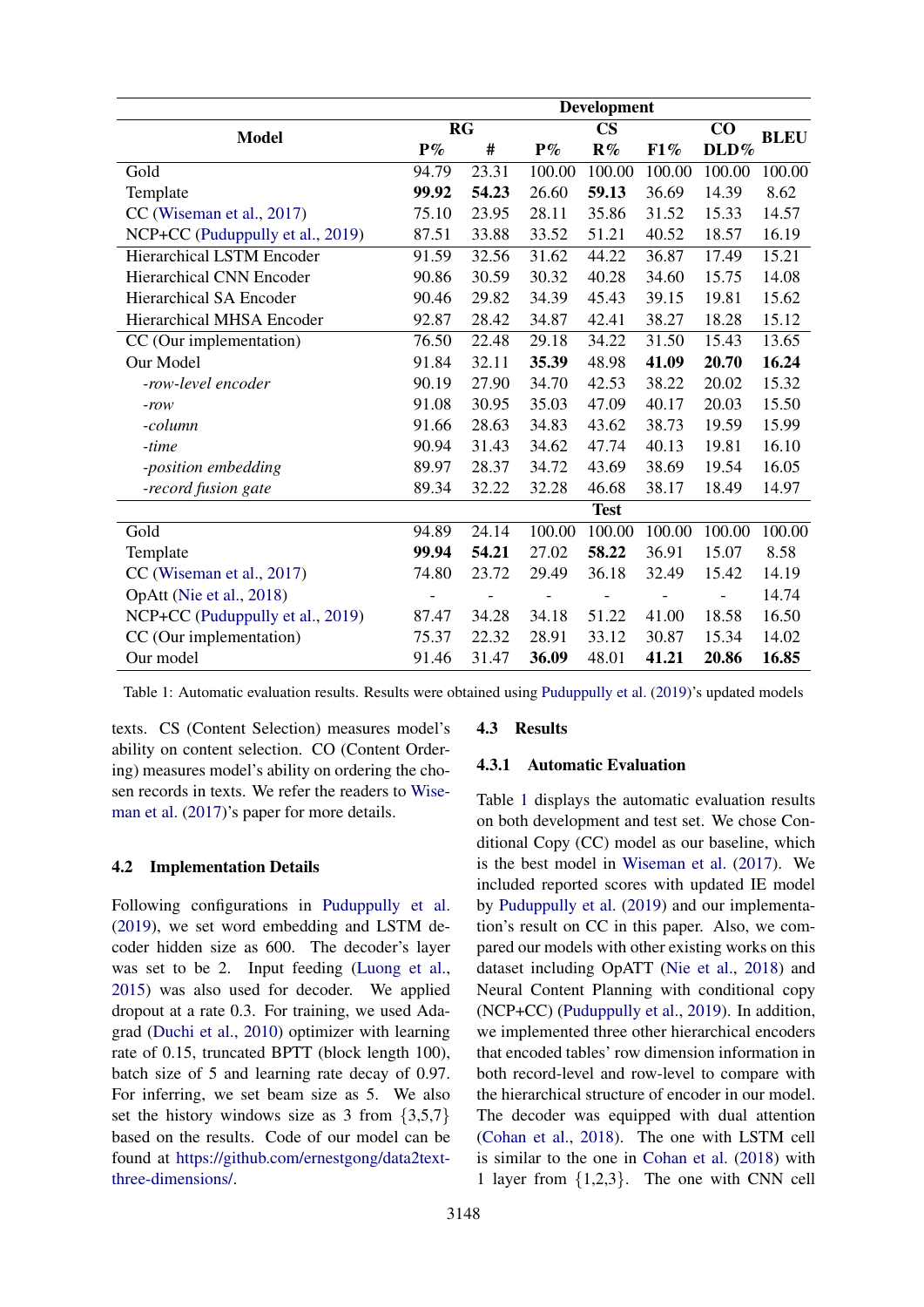[\(Gehring et al.,](#page-9-10) [2017\)](#page-9-10) has kernel width 3 from {3, 5} and 10 layer from {5,10,15,20}. The one with transformer-style encoder (MHSA) [\(Vaswani](#page-9-11) [et al.,](#page-9-11) [2017\)](#page-9-11) has 8 head from  $\{8, 10\}$  and 5 layer from {2,3,4,5,6}. The heads and layers mentioned above were for both record-level encoder and rowlevel encoder respectively. The self-attention (SA) cell we used, as described in Section [3,](#page-2-3) achieved better overall performance in terms of F1% of CS, CO and BLEU among the hierarchical encoders. Also we implemented a template system same as the one used in [Wiseman et al.](#page-9-2) [\(2017\)](#page-9-2) which outputted eight sentences: an introductory sentence (two teams' points and who win), six top players' statistics (ranked by their points) and a conclusion sentence. We refer the readers to [Wiseman et al.](#page-9-2) [\(2017\)](#page-9-2)'s paper for more detailed information on templates. The gold reference's result is also included in Table [1.](#page-5-0) Overall, our model performs better than other neural models on both development and test set in terms of RG's P%, F1% score of CS, CO and BLEU, indicating our model's clear improvement on generating high-fidelity, informative and fluent texts. Also, our model with three dimension representations outperforms hierarchical encoders with only row dimension representation on development set. This indicates that cell and time dimension representation are important in representing the tables. Compared to reported baseline result in [Wiseman et al.](#page-9-2) [\(2017\)](#page-9-2), we achieved improvement of 22.27% in terms of RG, 26.84% in terms of CS F1%, 35.28% in terms of CO and 18.75% in terms of BLEU on test set. Unsurprisingly, template system achieves best on RG P% and CS R% due to the included domain knowledge. Also, the high RG # and low CS P% indicates that template will include vast information while many of them are deemed redundant. In addition, the low CO and low BLEU indicates that the rigid structure of the template will produce texts that aren't as adaptive to the given tables and natural as those produced by neural models. Also, we conducted ablation study on our model to evaluate each component's contribution on development set. Based on the results, the absence of row-level encoder hurts our model's performance across all metrics especially the content selection ability.

Row, column and time dimension information are important to the modeling of tables because subtracting any of them will result in performance

<span id="page-6-0"></span>

| Model $\frac{RG}{P\%}$ # $\frac{CS}{P\%}$ $\frac{CO}{R\%}$ DLD% BLEU |  |  |  |                                              |  |
|----------------------------------------------------------------------|--|--|--|----------------------------------------------|--|
|                                                                      |  |  |  |                                              |  |
|                                                                      |  |  |  | Gold 96.01 17.17 100.00 100.00 100.00 100.00 |  |
|                                                                      |  |  |  | TEM 99.9754.1423.88 72.63 11.90 8.33         |  |
|                                                                      |  |  |  | CC 75.2616.3732.63 39.62 15.34 14.03         |  |
|                                                                      |  |  |  | DEL* 84.8619.3130.81 38.79 16.34 16.19       |  |
|                                                                      |  |  |  | NCP 87.9924.5035.97 55.85 16.98 16.22        |  |
|                                                                      |  |  |  | Ours 92.5122.7338.52 52.98 19.95 16.69       |  |

Table 2: Automatic evaluation results on test set. Results were obtained using [Wiseman et al.](#page-9-2) [\(2017\)](#page-9-2)'s trained extractive evaluation models with relexicalization [\(Li and Wan,](#page-9-5) [2018\)](#page-9-5). <sup>∗</sup> We include delayed copy (DEL)'s result in the paper [\(Li and Wan,](#page-9-5) [2018\)](#page-9-5) for comparison.

drop. Also, position embedding is critical when modeling time dimension information according to the results. In addition, record fusion gate plays an important role because BLEU, CO, RG P% and CS P% drop significantly after subtracting it from full model. Results show that each component in the model contributes to the overall performance. In addition, we compare our model with delayed copy model (DEL) [\(Li and Wan,](#page-9-5) [2018\)](#page-9-5) along with gold text, template system (TEM), conditional copy (CC) [\(Wiseman et al.,](#page-9-2) [2017\)](#page-9-2) and NCP+CC (NCP) [\(Puduppully et al.,](#page-9-4) [2019\)](#page-9-4). [Li and](#page-9-5) [Wan](#page-9-5) [\(2018\)](#page-9-5)'s model generate a template at first and then fill in the slots with delayed copy mechanism. Since its result in [Li and Wan](#page-9-5) [\(2018\)](#page-9-5)'s paper was evaluated by IE model trained by [Wise](#page-9-2)[man et al.](#page-9-2) [\(2017\)](#page-9-2) and "relexicalization" by [Li and](#page-9-5) [Wan](#page-9-5) [\(2018\)](#page-9-5), we adopted the corresponding IE model and re-implement "relexicalization" as suggested by [Li and Wan](#page-9-5) [\(2018\)](#page-9-5) for fair comparison. Please note that CC's evaluation results via our reimplemented "relexicalization" is comparable to the reported result in [Li and Wan](#page-9-5) [\(2018\)](#page-9-5). We applied them on models other than DEL as shown in Table [2](#page-6-0) and report DEL's result from [\(Li and Wan,](#page-9-5) [2018\)](#page-9-5)'s paper. It shows that our model outperform [Li and Wan](#page-9-5) [\(2018\)](#page-9-5)'s model significantly across all automatic evaluation metrics in Table [2.](#page-6-0)

## 4.3.2 Human Evaluation

In this section, we hired three graduates who passed intermediate English test (College English Test Band 6) and were familiar with NBA games to perform human evaluation.

First, in order to check if history information is important, we sampled 100 summaries from train-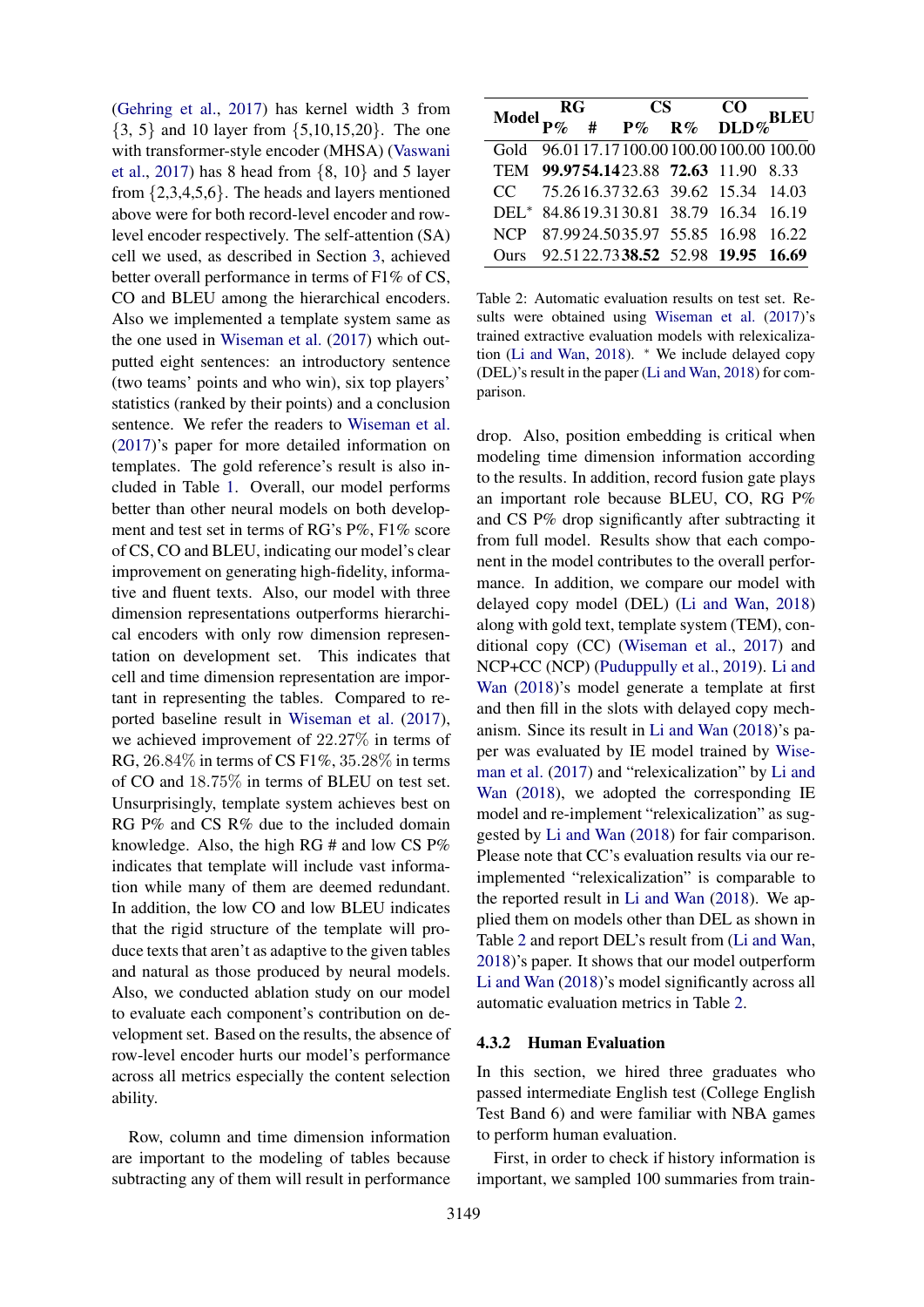<span id="page-7-0"></span>

|  | Model #Sup #Cont #Gram #Coher #Conc |                 |               |
|--|-------------------------------------|-----------------|---------------|
|  | Gold 3.48 0.19 16.67 24.22 25.78    |                 |               |
|  | Temp 7.83 0.00 11.56 -16.67 21.11   |                 |               |
|  | $CC$ 3.91 1.23 -11.33               | $-7.78 - 28.00$ |               |
|  | NCP 5.15 0.82 -17.33                | $-5.33 -17.11$  |               |
|  | Ours 3.63 0.44 0.44                 |                 | $5.56 - 1.78$ |

Table 3: Human evaluation results.

ing set and asked raters to manually check whether the summary contained expressions that need to be inferred from history information. It turns out that 56.7% summaries of the sampled summaries need history information.

Following human evaluation settings in [Pudup](#page-9-4)[pully et al.](#page-9-4) [\(2019\)](#page-9-4), we conducted the following human evaluation experiments at the same scale. The second experiment is to assess whether the improvement on relation generation metric reported in automatic evaluation is supported by human evaluation. We compared our full model with gold texts, template-based system, CC [\(Wiseman](#page-9-2) [et al.,](#page-9-2) [2017\)](#page-9-2) and NCP+CC (NCP) [\(Puduppully](#page-9-4) [et al.,](#page-9-4) [2019\)](#page-9-4). We randomly sampled 30 examples from test set. Then, we randomly sampled 4 sentences from each model's output for each example. We provided the raters of those sampled sentences with the corresponding NBA game statistics. They were asked to count the number of supporting and contradicting facts in each sentence. Each sentence is rated independently. We report the average number of supporting facts (#Sup) and contradicting facts (#Cont) in Table [3.](#page-7-0) Unsurprisingly, template-based system includes most supporting facts and least contradicting facts in its texts because the template consists of a large number of facts and all of those facts are extracted from the table. Also, our model produces less contradicting facts than other two neural models. Although our model produces less supporting facts than NCP and CC, it still includes enough supporting facts (slightly more than gold texts). Also, comparing to NCP+CC (NCP)s tendency to include vast information that contain redundant information, our models ability to select and accurately convey information is better. All other results (Gold, CC, NCP and ours) are significantly different from template-based system's results in terms of number of supporting facts according to one-way ANOVA with posthoc Tukey HSD tests. All significance difference reported in this paper are less than 0.05. Our model is also significantly

different from the NCP model. As for average number of contradicting facts, our model is significantly different from other two neural models. Surprisingly, gold texts were found containing contradicting facts. We checked the raters's result and found that gold texts occasionally include wrong field-goal or three-point percent or wrong points difference between the winner and the defeated team. We can treat the average contradicting facts number of gold texts as a lower bound.

In the third experiment, following [Puduppully](#page-9-4) [et al.](#page-9-4) [\(2019\)](#page-9-4), we asked raters to evaluate those models in terms of grammaticality (is it more fluent and grammatical?), coherence (is it easier to read or follows more natural ordering of facts? ) and conciseness (does it avoid redundant information and repetitions?). We adopted the same 30 examples from above and arranged every 5-tuple of summaries into 10 pairs. Then, we asked the raters to choose which system performs the best given each pair. Scores are computed as the difference between percentage of times when the model is chosen as the best and percentage of times when the model is chosen as the worst. Gold texts is significantly more grammatical than others across all three metrics. Also, our model performs significantly better than other two neural models (CC, NCP) in all three metrics. Template-based system generates significantly more grammatical and concise but significantly less coherent results, compared to all three neural models. Because the rigid structure of texts ensures the correct grammaticality and no repetition in template-based system's output. However, since the templates are stilted and lack variability compared to others, it was deemed less coherent than the others by the raters.

### 4.3.3 Qualitative Example

<span id="page-7-1"></span>**Our model**: The Charlotte Hornets ( 21 - 27 ) defeated the Washington Wizards ( 31 - 18 ) 92 - 88 on Monday … The Hornets were led by **Al Jefferson** , who recorded a **double - double** of his own with 18 points  $(9 - 19 \text{ FG}, 0 - 2 \text{ FT})$  and 12 rebounds . It was his **second double double** over his last three games ... The only other Wizard to reach **double - digit points** was **Kris Humphries** , who came off the bench for 13 points ( $4 - 8$  FG,  $5 - 6$  FT) and five rebounds in 26 minutes ...

Figure 3: An generation example of our model based on the same tables in Figure 1. Text that accurately reflects players (Al Jefferson and Kris Humphries) performance is in red.

Figure [3](#page-7-1) shows an example generated by our model. It evidently has several nice properties: it can accurately select important player "Al Jef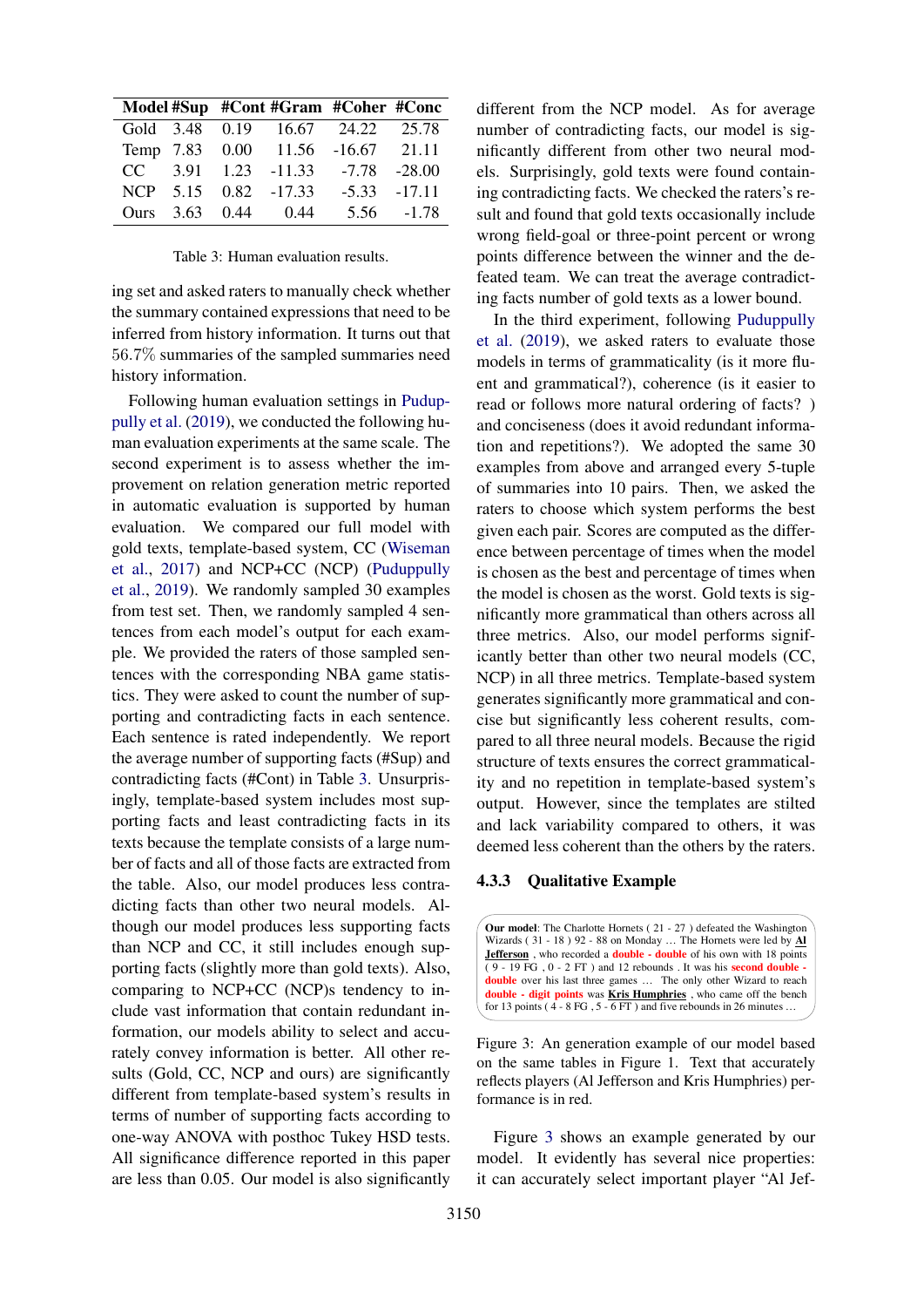ferson" from the tables who is neglected by baseline model, which need the model to understand performance difference of a type of data (column) between each rows (players). Also it correctly summarize performance of "Al Jefferson" in this match as "double-double" which requires ability to capture dependency from different columns (different type of record) in the same row (player). In addition, it models "Al Jefferson" history performance and correctly states that "It was his second double-double over his last three games", which is also mentioned in gold texts included in Figure 1 in a similar way.

# 5 Related Work

In recent years, neural data-to-text systems make remarkable progress on generating texts directly from data. [Mei et al.](#page-9-12) [\(2016\)](#page-9-12) proposes an encoderaligner-decoder model to generate weather forecast, while [Jain et al.](#page-9-13) [\(2018\)](#page-9-13) propose a mixed hierarchical attention. [Sha et al.](#page-9-14) [\(2018\)](#page-9-14) proposes a hybrid content- and linkage-based attention mechanism to model the order of content. [Liu](#page-9-15) [et al.](#page-9-15) [\(2018\)](#page-9-15) propose to integrate field information into table representation and enhance decoder with dual attention. [Bao et al.](#page-8-2) [\(2018\)](#page-8-2) develops a table-aware encoder-decoder model. [Wiseman](#page-9-2) [et al.](#page-9-2) [\(2017\)](#page-9-2) introduced a document-scale data-totext dataset, consisting of long text with more redundant records, which requires the model to select important information to generate. We describe recent works in Section [1.](#page-0-1) Also, some studies in abstractive text summarization encode long texts in a hierarchical manner. [Cohan et al.](#page-8-0) [\(2018\)](#page-8-0) uses a hierarchical encoder to encode input, paired with a discourse-aware decoder. [Ling](#page-9-16) [and Rush](#page-9-16) [\(2017\)](#page-9-16) encode document hierarchically and propose coarse-to-fine attention for decoder. Recently, [Liu et al.](#page-9-17) [\(2019\)](#page-9-17) propose a hierarchical encoder for data-to-text generation which uses LSTM as its cell. [Murakami et al.](#page-9-18) [\(2017\)](#page-9-18) propose to model stock market time-series data and generate comments. As for incorporating historical background in generation, [Robin](#page-9-19) [\(1994\)](#page-9-19) proposed to build a draft with essential new facts at first, then incorporate background facts when revising the draft based on functional unification grammars. Different from that, we encode the historical (time dimension) information in the neural datato-text model in an end-to-end fashion. Existing works on data-to-text generation neglect the joint representation of tables' row, column and time dimension information. In this paper, we propose an effective hierarchical encoder which models information from row, column and time dimension simultaneously.

# 6 Conclusion

In this work, we present an effective hierarchical encoder for table-to-text generation that learns table representations from row, column and time dimension. In detail, our model consists of three layers, which learn records' representation in three dimension, combine those representations via their sailency and obtain row-level representation based on records' representation. Then, during decoding, it will select important table row before attending to records. Experiments are conducted on ROTOWIRE, a benchmark dataset of NBA games. Both automatic and human evaluation results show that our model achieves the new state-of-the-art performance.

# Acknowledgements

We would like to thank the anonymous reviewers for their helpful comments. We'd also like to thank Xinwei Geng, Yibo Sun, Zhengpeng Xiang and Yuyu Chen for their valuable input. This work was supported by the National Key R&D Program of China via grant 2018YFB1005103 and National Natural Science Foundation of China (NSFC) via grant 61632011 and 61772156.

# References

- <span id="page-8-2"></span>Junwei Bao, Duyu Tang, Nan Duan, Zhao Yan, Yuanhua Lv, Ming Zhou, and Tiejun Zhao. 2018. Tableto-text: Describing table region with natural language. In *The Thirty-Second AAAI Conference on Artificial Intelligence*, pages 5020–5027. Association for the Advancement of Artificial Intelligence.
- <span id="page-8-0"></span>Arman Cohan, Franck Dernoncourt, Doo Soon Kim, Trung Bui, Seokhwan Kim, Walter Chang, and Nazli Goharian. 2018. A discourse-aware attention model for abstractive summarization of long documents. In *Proceedings of the 2018 Conference of the North American Chapter of the Association for Computational Linguistics: Human Language Technologies*, pages 615–621. ACL.
- <span id="page-8-1"></span>John C. Duchi, Elad Hazan, and Yoram Singer. 2010. Adaptive subgradient methods for online learning and stochastic optimization. *Journal of Machine Learning Research*, 12:2121–2159.